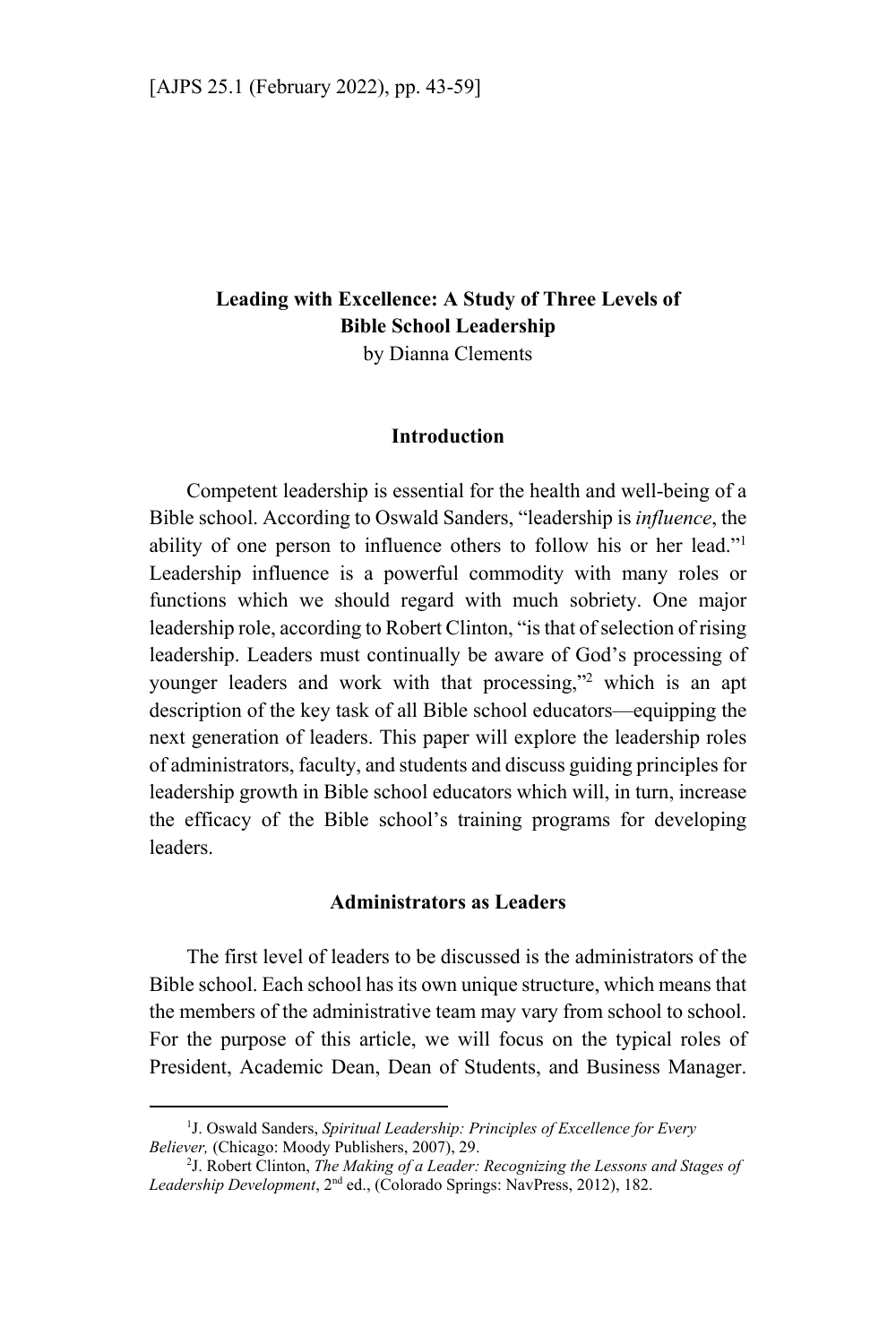These members often form the Administrative Committee (AdCom) which is responsible for the day-to-day operational decisions of the school and makes recommendations for major decisions to the Board of Directors.

## Serving in the Right Roles

Paul taught the Romans that God has given each member of the Body of Christ "different gifts for doing certain things well" (Romans 12:6).3 When selecting men and women to fill the administrative roles at a Bible school, it is crucial that a person with the correct characteristics, qualifications, and gifts is placed into each role. The Bible school president is the visionary. He or she must be able to see the big picture of the school's role in the Body of Christ, determining how the school can most successfully serve its constituency, and the best way to promote the school to potential students and supporters. The academic dean needs to be detail-oriented, concerned with the particulars of the school's programming and scheduling. The academic dean also recruits and manages faculty to ensure that the quality of classroom teaching is meeting the school's standards. The business manager needs to have experience with managing finances, physical grounds and staff. The dean of students serves as a pastor to the students, overseeing student activities and monitoring the students' spiritual growth. In addition to the specific skill set required by each administrator as described above, each person filling those roles must also be filled with the Holy Spirit who will greatly assist administrators in fully reaching their ministry potential as they rely on his guidance and equipping.

As mentioned earlier, appointing the right people to the right positions is critical for a well-run Bible school to reach its maximum effectiveness. Therefore, while using the descriptions above as a guide for finding an ideal candidate, reliance on the leading and guidance of the Holy Spirit to fill each administrative role is crucial. Sadly, Bible schools often do not have a large pool of candidates from which to choose the ideal one. Sometimes an ideal candidate is not available or for cultural reasons cannot be placed into a position over someone else.

<sup>3</sup> All Scripture quotations are taken from the *New Living Translation*, 2007.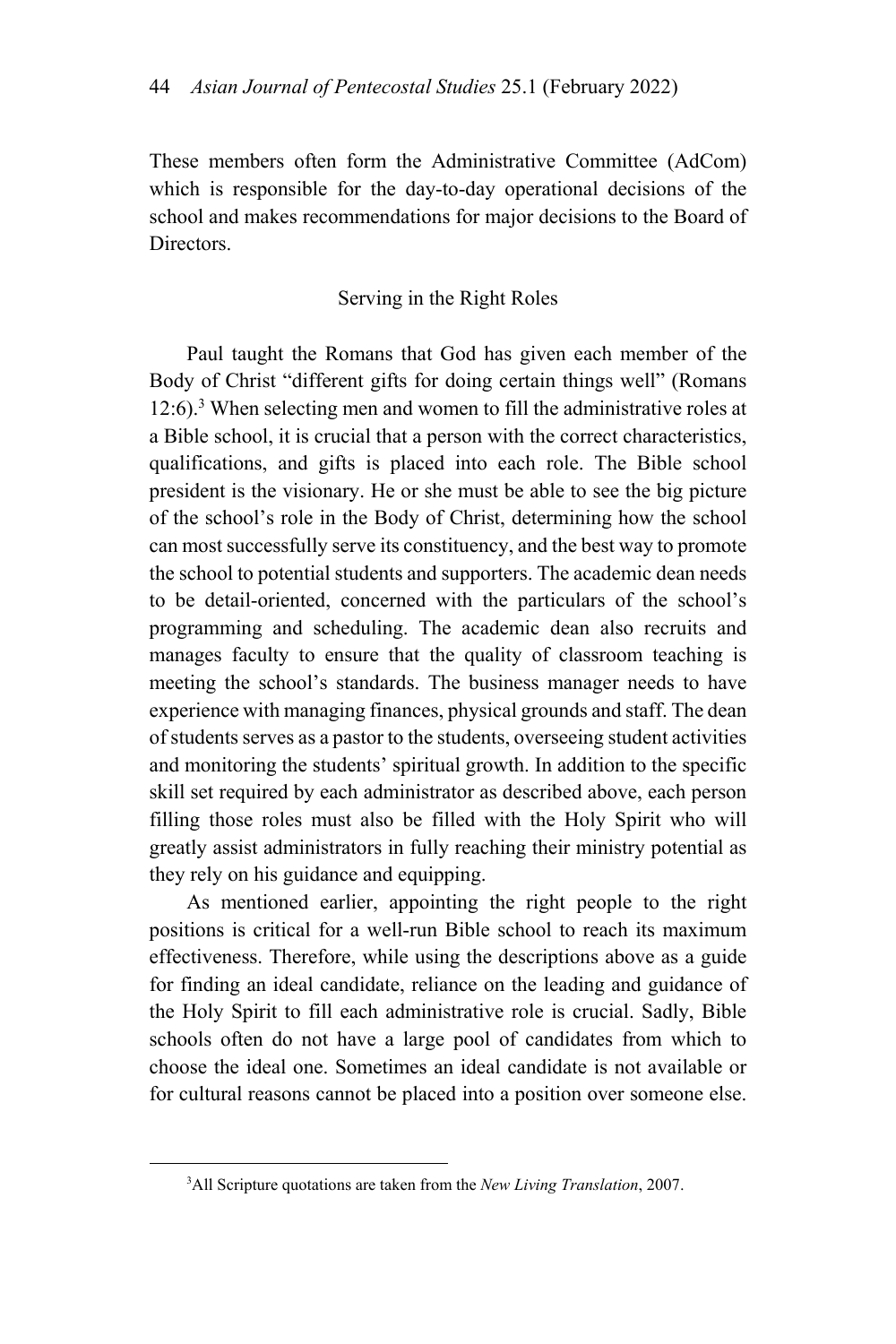When this happens, it affects the ability of the school to attain its maximum fruitfulness.

So how can Bible schools deal with less-than-ideal administrators? Sometimes a role must remain vacant or leaders may need to serve in dual roles for a period of time because no one else is available. Most detrimentally, there are times when a less than "ideal" or even "wrong" person fills a particular role. In these circumstances, my experience serving at Cambodia Bible Institute (CBI) in Phnom Penh, Cambodia taught me that usually one of three things tends to happen. First, the person filling two roles or the "wrong" person filling a role does so temporarily until a suitable candidate is found to replace them. Second, the person grows in their leadership skills until they become the "right" person for the job. Or third, the person is removed either of their own volition or are asked to leave, which allows for a suitable candidate to move into the vacated role. When a Bible school has the right administrators serving in the roles that they are specifically gifted and qualified to fill, the school is positioned to proceed with their mission of equipping the next generation of leaders most effectively.

## Serving with Excellence

After placing the right people into the right positions, the next step is to serve together with excellence. Stephen Covey gives seven habits that highly effective people commonly follow.4 I will apply Covey's seven habits to the roles of the Administrative Committee at a typical Bible school.

## *Be Proactive*

Intending to do something, even planning to do something will not bring the task to completion. Until we are proactive and actually do the work of accomplishing the task, the goal cannot be achieved. For Bible school administrators, being proactive includes having a clear vision for the school and taking the appropriate steps towards fulfilling that vision.

 $\overline{a}$ 4 Stephen R. Covey, *The 7 Habits of Highly Effective People*. Mango Media, Kindle Edition, 2015. List of habits taken from this book.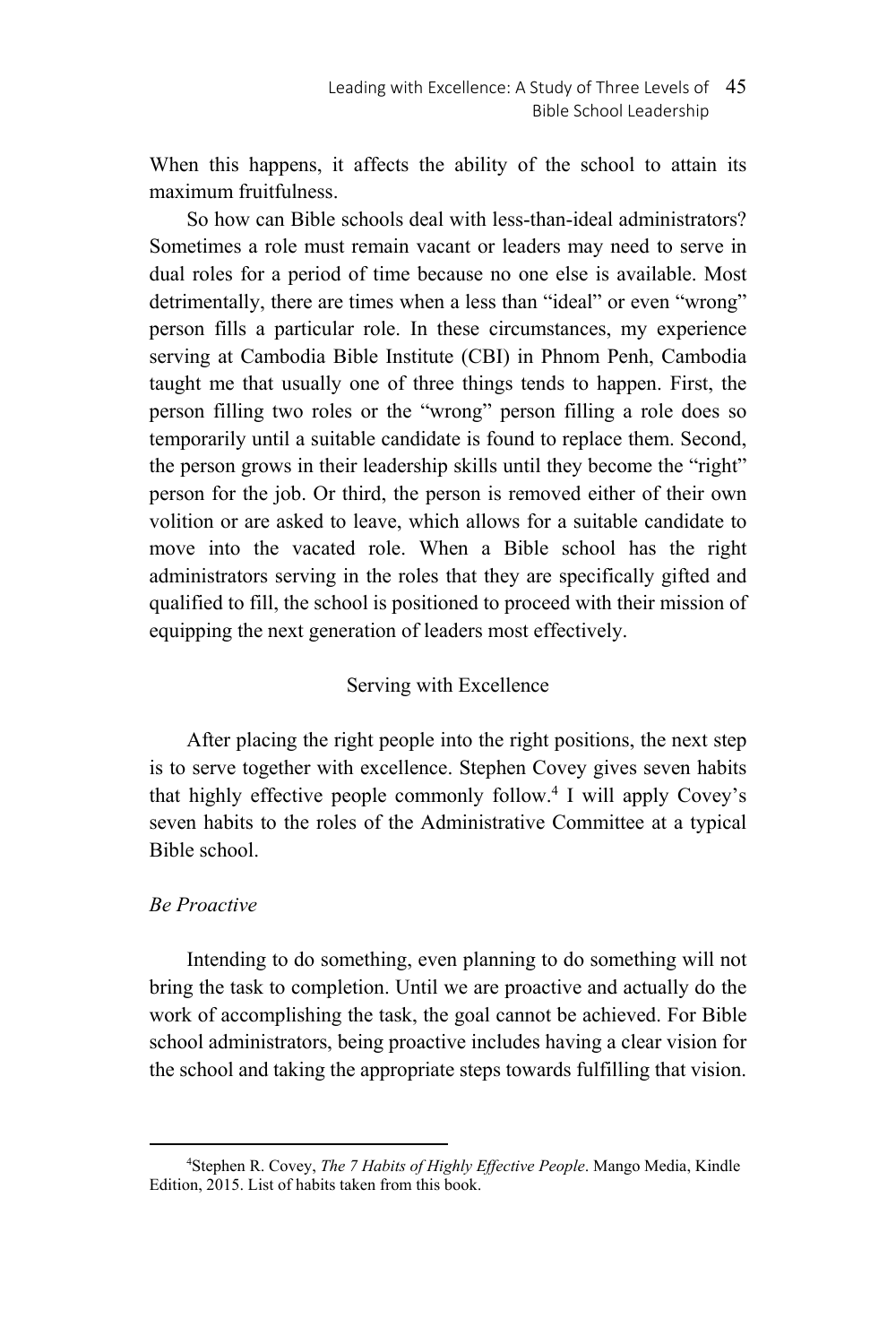A clear vision for a Bible school will include looking back, assessing the present, and dreaming for the future.

In looking back, the AdCom must remember the reason for the school's existence: the equipping of the next generation of leaders. Coupled with this mandate is our mandate to be true to our Pentecostal roots. Temesgen Kahsay describes this delicate balance as "a call to be *unapologetically academic* and *unashamedly spiritual*."5 Maintaining this fragile balance is a challenge but one that is essential for the preservation of our heritage.

When assessing the present, the AdCom must consider the changing times in which we are now living. The 21st century has brought tremendous shifts culturally, socially, and technologically that continue to change at an exponential rate. Bible schools must be aware of these changes and their effect on the students and faculty and implement modifications to curriculum and learning formats in response, or a Bible school's future is tenuous at best.

After looking to the past and taking account of the present, the AdCom must next look toward the future and plan how to maintain programs that remain relevant and valuable for years to come. By being aware of the social and cultural changes in Asia, Bible schools can help future leaders learn to lead fruitfully in those new contexts.

#### *Begin with the End in Mind*

 $\overline{a}$ 

One cannot know whether one has accomplished a task, if you are not clear what task one was supposed to complete. In order to know whether a student who has graduated from our Bible school is adequately equipped for pastoral ministry, it is helpful to "identify the skills, knowledge, and attitudes needed to be most effective in ministry" in this context and in this day and age.<sup>6</sup> Faith Rohrbough encourages Bible schools to ask the question, "What talents, education, and experience are

<sup>5</sup> Temesgen Kahsay, "Theological Education in the Majority World: A Pentecostal Perspective: The Role of the Holy Spirit in Theological Education," *Asian Journal of*  Pentecostal Studies 24, no. 1 (February 2021): 101. Emphasis added.

<sup>&</sup>lt;sup>6</sup>Karen Stiller, "Enthusiasts, Skeptics, and Cautious Explorers: A Snapshot of the Seminary Community's Differing Viewpoints on Competency-Based Theological Education," *In Trust* (New Year 2019), 5.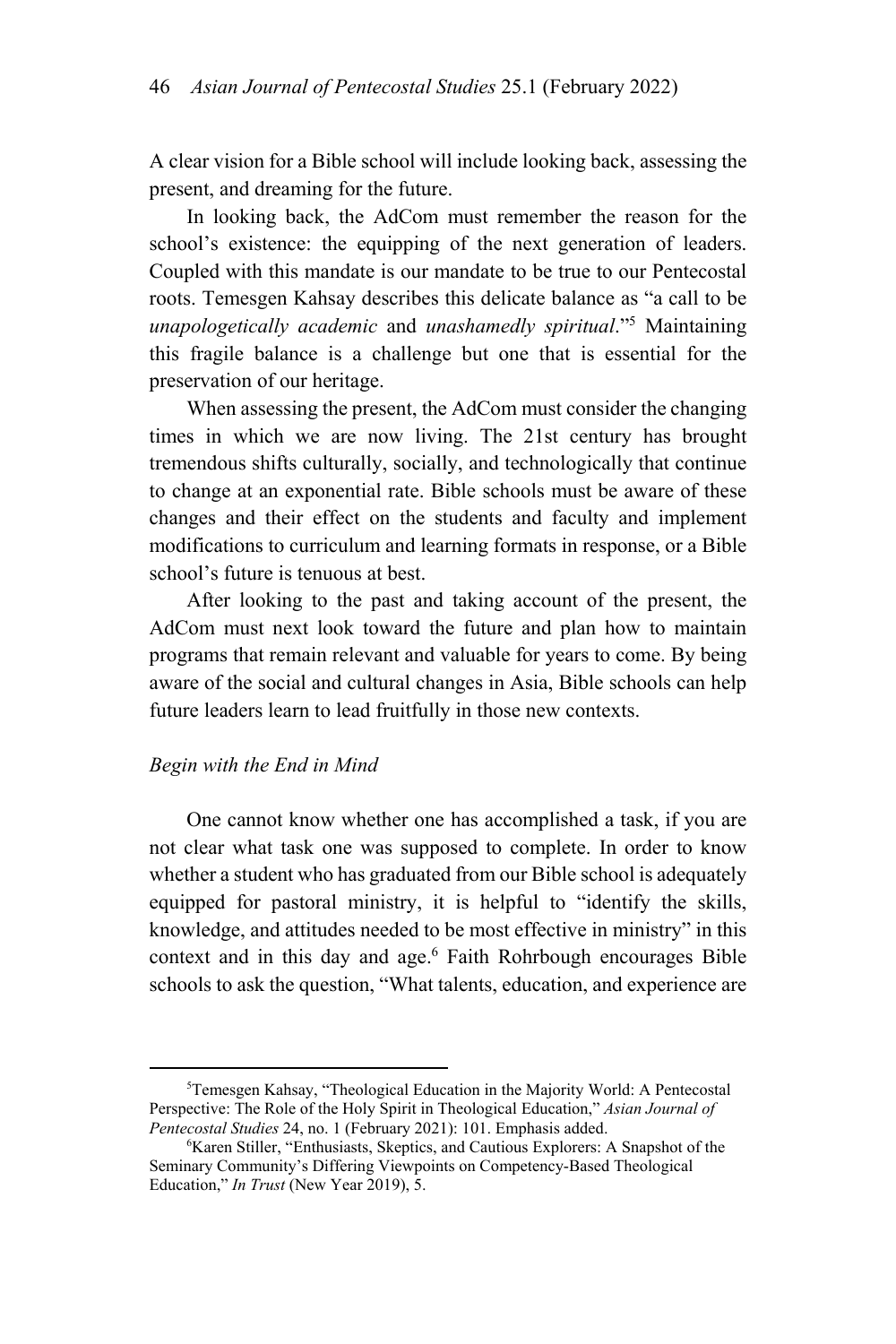needed in pastoral leaders today?"7 Rohrbough recommends bringing together faculty and administrators of the Bible school with church and denominational leaders who are responsible for the future pastors in order "to develop recommendations regarding pastoral preparation that need attention by the seminary."8 Dialogues of this nature will help the academic dean in planning and implementing the academic calendar ensuring that the necessary courses are included in the curriculum each semester. Thus, beginning with the end in mind will aid Bible schools in designing the most effective program for producing fruitful ministers.

## *Put First Things First*

Good managers must run a Bible school, in particular, the business manager who handles the day-to-day decisions of operation in the areas of finances, resources, and time. This habit encourages leaders to assess the tasks needing to be accomplished, to rank them by their importance, and then to determine which tasks are the most important. Following this process will assist Bible school leaders in ensuring that they do not neglect crucial tasks. Sanders warns, "When problems are neglected, morale drops and performance decreases."9 Taking time to prioritize tasks will aid Bible school leaders to ensure that the most important tasks are accomplished first and that the overall needs of the school are being met in a productive manner.

## *Think Win/Win*

Covey explains, "Thinking Win/Win sees life as a cooperative, not a competitive arena" where both parties receive benefit.<sup>10</sup> Solutions that are mutually beneficial for the churches, the students, and the Bible school will not be easy to find and even more difficult to execute. Relevant curriculum and some options for varying programs and formats

<sup>7</sup> Faith E. Rohrbough and Laura Mendenhall, "Recommendations of the Task Force of the Theological Schools and the Church Project," *Theological Education* vol. 44, no. 1  $(2008): 95.$ 

<sup>&</sup>lt;sup>8</sup>Ibid.

<sup>9</sup> Sanders, 135. 10Covey, Kindle Loc. 3996.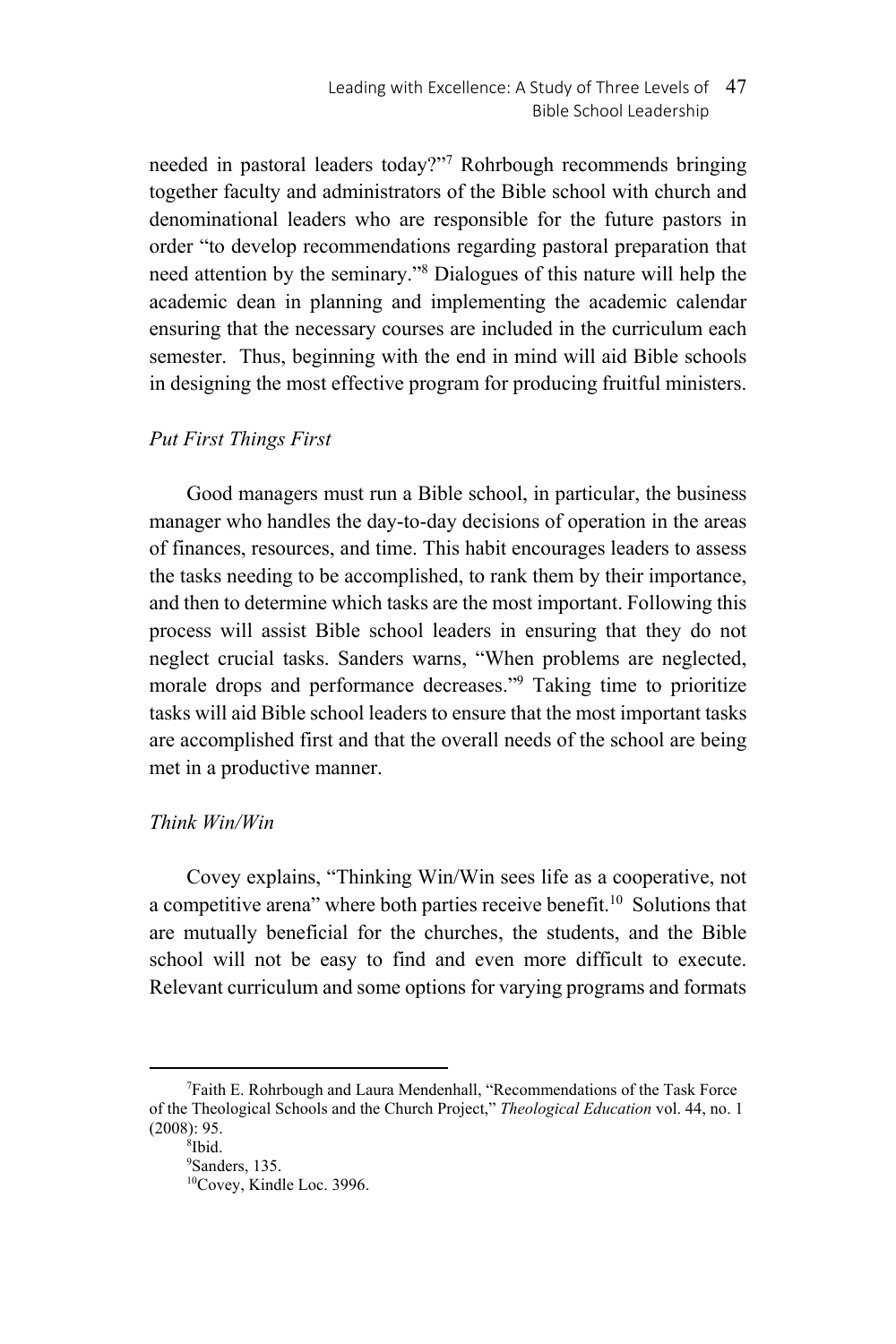are potential elements that will point Bible schools in the right direction to accomplish the aforementioned end goals.

First, in their traditional format, Pentecostal Bible schools have typically sought to maintain a balance in their curriculum. Focusing on what a graduate of the Bible school needs to know (biblical knowledge), to be (character development) and be able to do (ministry skills), Bible schools can then design a holistic curriculum that fits these needs while maintaining accreditation standards. Since creating a curricular program that clearly meets the needs of a Bible school's graduates and those who send them to study makes it more likely that more students will be sent in the future, it is in everyone's best interest to find a win/win curriculum design for the school's training program.

The second area where a win/win solution would greatly benefit the Bible school is in the varying of programs and learning formats. While the traditional, full-time, on-campus study program is usually the most comprehensive and effective one, not everyone has the time or financial means to choose this path. Therefore, leaders must explore other options that would allow non-traditional students to receive the training they require. This may include a "mashup" of various models and formats. Some potential program variations may include part-time classes, evening and week-end classes, extension classes as well as online and hybrid classes. While finding teachers and staff to run these kinds of classes may be challenging, they cannot be dismissed outright if the Bible school is truly seeking win/win solutions.

Concerned with the decreasing enrollment at the school, the leaders of CBI began to seek strategies by which they could better serve their constituency and reach more students. When the AdCom of CBI spoke with the Assemblies of God of Cambodia (AGC) leadership, a need for discipleship materials and training was expressed. So, CBI organized a team who translated Global University's 18-book Christian Life series into the Khmer language. In conjunction with the translation of these books, CBI launched a Christian Life Discipleship Program at six different sites throughout the country. The Christian Life Program was designed to partner with local churches to help them achieve their Discipleship, Lay Leadership, and possibly Bi-vocational Leadership training goals.

Although our highest motivation was to develop the traditional Bible school program that meets face-to-face on campus, in order to find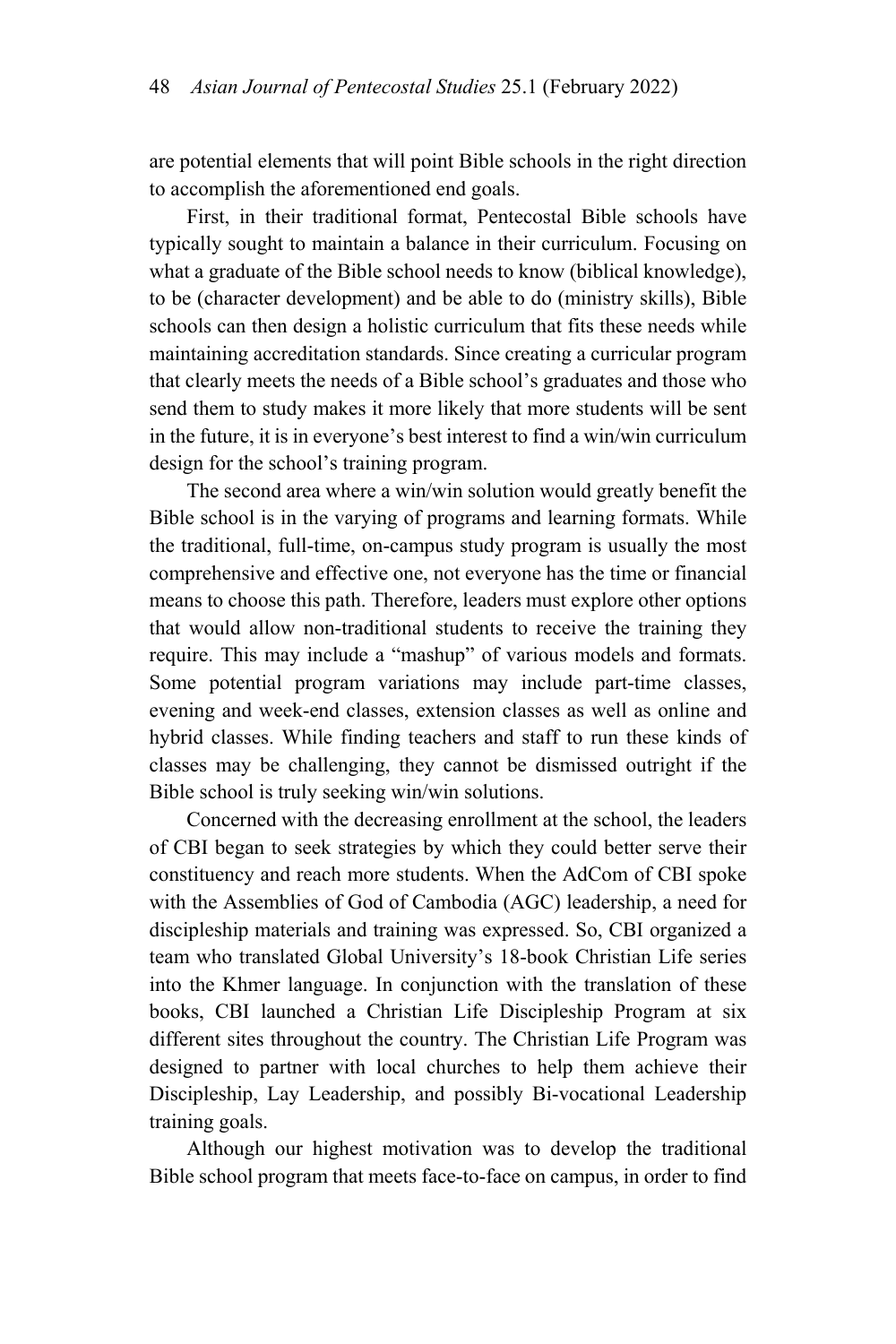win/win solutions to adequately address the various needs of our constituency, CBI's AdCom had to think outside the box. We had to be willing to include programs and formats that were not our preference in order for our partners to also win.

## *Seek First to Understand, then to be Understood*

Covey compares not following this habit to prescribing medicine before one diagnoses the sickness.<sup>11</sup> Until one knows the diagnosis, one cannot really know what medicine is needed to treat that sickness. If one does not seek to understand the other person's point of view, it will be difficult to know what they truly need and the best way to fulfill that need. Implementing this habit can be done in a number of ways in order for all involved parties to feel they have been heard. One essential way is by asking those receiving Bible school graduates to discuss what qualities, characteristics, and skills are needed to fulfill the ministerial roles our graduates will seek. Second, leaders in administration also need to hear what needs and/or grievances faculty and staff are requesting they address. Last but not least, leaders also need to hear the students' voices regarding all aspects of the learning experience. Sanders advises, "True leaders know that time spent listening is well invested."12 When Bible school leaders utilize this vital habit regularly, it will position them to discover more win/win solutions to the problems presented.

## *Synergize*

Covey describes this process as everyone bringing their input to the mix in order to "create new alternatives—something that wasn't there before."<sup>13</sup> In order to nurture this process in a Bible school, leaders may create learning communities. These learning communities can take place in the classroom with students as well as among faculty members as they endeavor to collaborate.

In the classroom, teachers can create an atmosphere of safety where they encourage students to explore and learn. Paul Corrigan explains, "In

<sup>&</sup>lt;sup>11</sup>Covey, Kindle Loc. 4669.

<sup>&</sup>lt;sup>12</sup>Sanders, 88.

<sup>13</sup>Covey, Kindle Loc. 5325.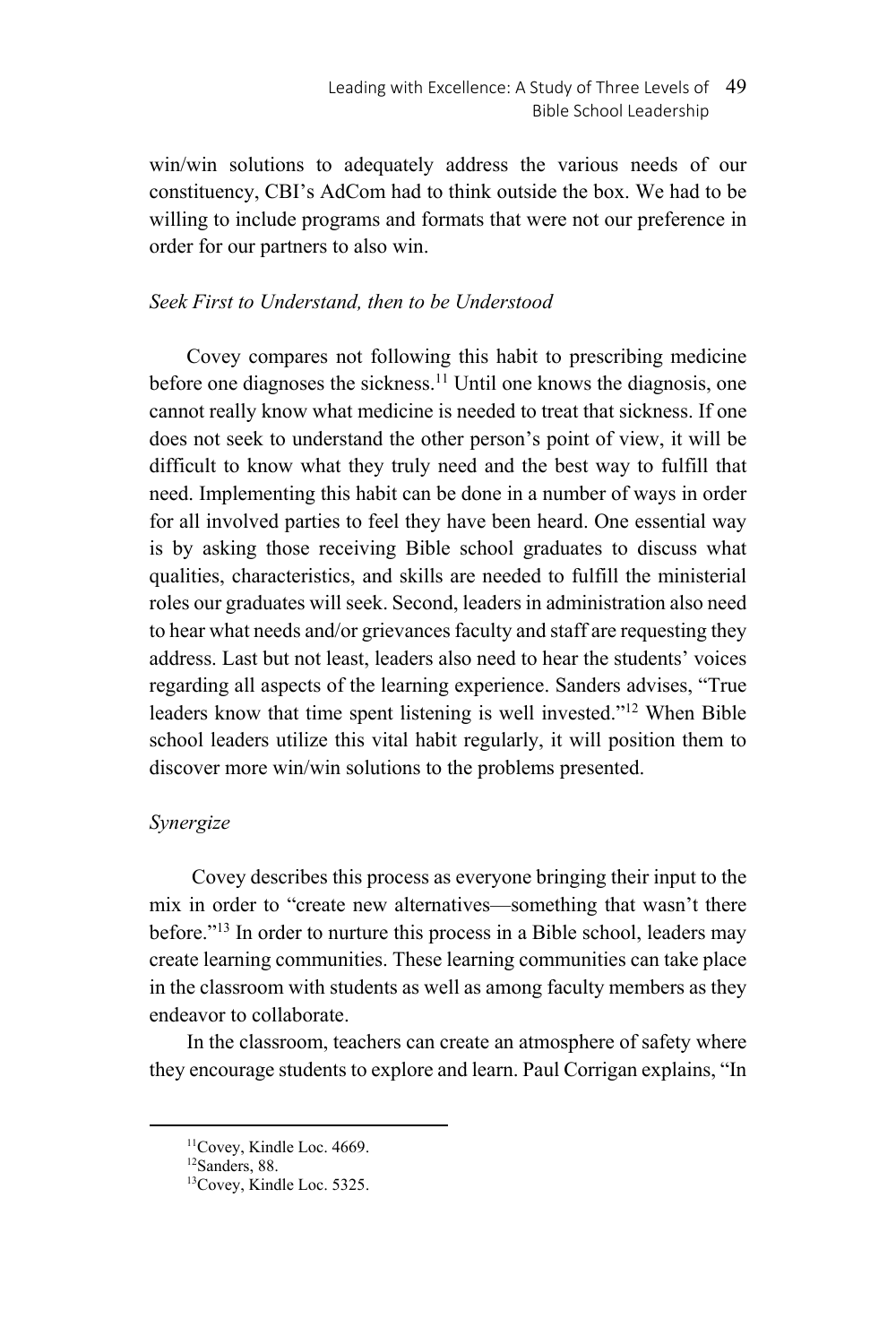our classes, we would do well to encourage students to engage with each other and with us as well as with the subject at hand."14 This is done by "engag[ing] the minds and hearts of our students."15 To achieve this objective, creating a safe learning environment and intentionally varying activities to enhance each lesson is crucial.

Achieving synergy among faculty requires an intentionally noncompetitive atmosphere of cooperation. Covey explains, "The essence of synergy is to value differences—to respect them, to build on strengths, to compensate for weaknesses."<sup>16</sup> This synergy might transpire in formal meetings called by Bible school leadership; meeting over coffee to talk about teaching theory and practice; praying together for students; swapping successful syllabi, teaching activities, and assignments; troubleshooting teaching problems together; visiting or coteaching each other's classes; or recommending resources to each other.17 When done intentionally with a spirit of cooperation and learning, these communities can lead to collaboration on a variety of teaching tasks.

#### *Sharpen the Saw*

Daniel Topf states, "the staff, teachers, and administrators of Pentecostal theological institutions need to become life-long learners and constantly update their skills, so that they are aware of the social, technological, political, economic, and demographic realities of their local and global contexts."<sup>18</sup> Bible school leaders who intentionally create learning communities and provide opportunities for faculty to receive ongoing field training, pedagogical training, and training in technology usage will reap great benefits in the quality and well-being of their teachers.

In addition to training in these areas, Bible school leaders must also continuously renew or "sharpen" their personal walk with the Lord as well as their ministerial skills. Everett McKinney explains, "Pentecostal

<sup>14</sup>Paul T. Corrigan, "Pedagogy and Koinonia," *The Pentecostal Educator* 3, no. 1 (Spring 2016): 22. 15Ibid.

<sup>16</sup>Covey, Kindle Loc. 5339.

<sup>17</sup>Corrigan, 27.

<sup>&</sup>lt;sup>18</sup>Daniel Topf, "Ten Characteristics of Pentecostal Theological Education in the Twenty-First Century," *Pentecostal Education,* Vol 5. nos. 1 & 2 (2020): 55.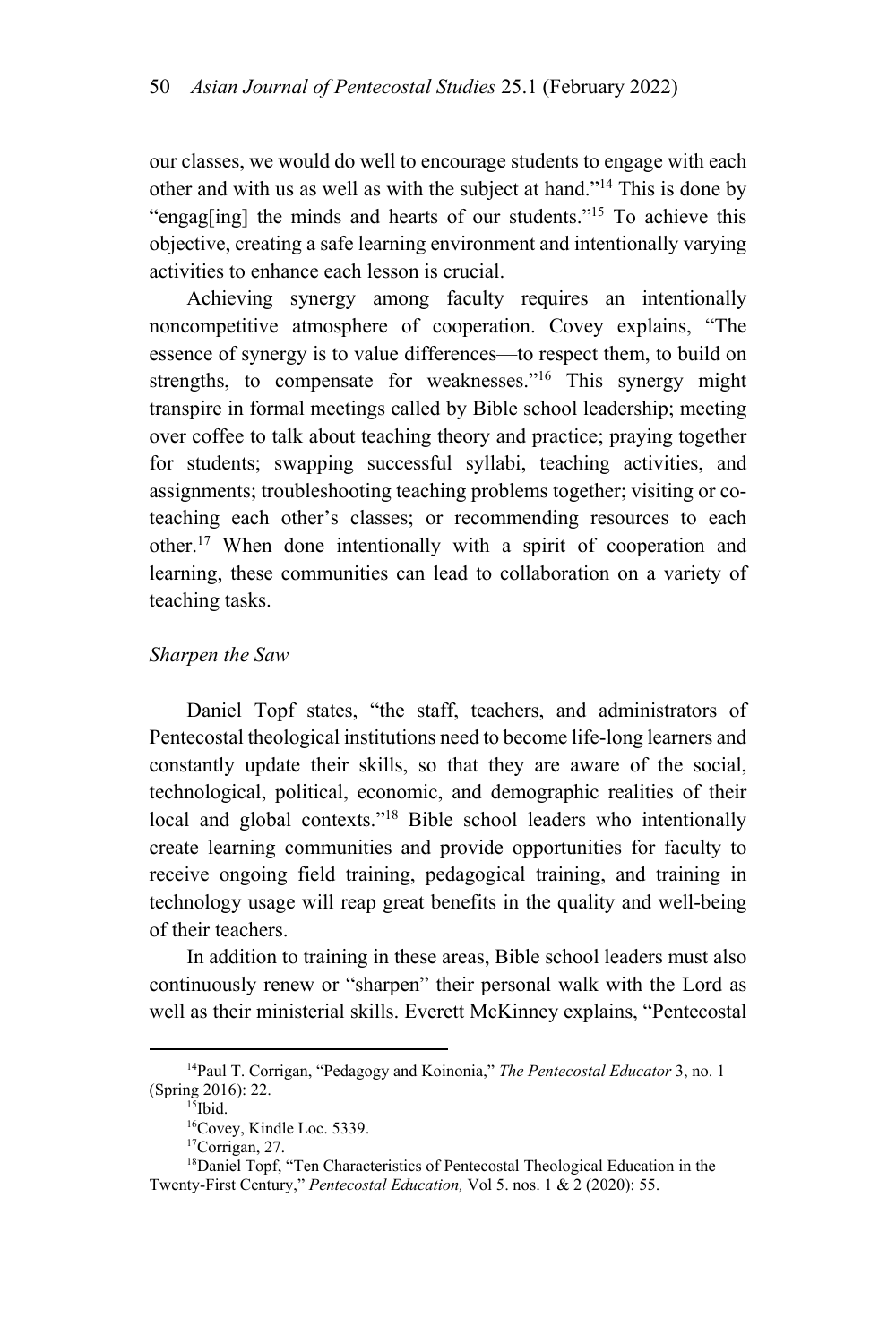educators must ever keep in focus that the leadership effectiveness of our graduates is shaped and influenced equally as much, or perhaps more, by a teacher's attitudes, lifestyle, example in righteousness, and pursuit of spiritual renewal and a fresh Pentecost than by his academic degrees and performance."<sup>19</sup> The dean of students' tasks are especially affected by this need for spiritual acuity and fervor as he seeks to lead students in their spiritual walks as well as leading chapel services and other activities outside the classroom. From the president to the faculty, outstanding Bible school leaders are those who intentionally keep their saw sharpened in their personal walks with the Lord and in their sensitivity to the leading of the Holy Spirit as they minister and teach both inside and outside the classroom.

## **Faculty as Leaders**

Robert Clinton defines a biblical leader as "a person with a Godgiven *capacity* and a God-given *responsibility* to influence a specific group of God's people toward his purposes for the group."<sup>20</sup> This definition can readily be applied to teachers. A teacher has gifts, skills and training (capacity), a teaching assignment (responsibility), and has tremendous influence over the group of students to whom he/she is teaching. James warns those who accept this responsibility to use their influence as teachers for God's purpose, "Not many of you should become teachers in the church, for we who teach will be judged more strictly" (James 3:1). Wilkinson warns that teachers "are responsible to cause students to learn" and will "stand accountable to God for their influence."21 Excellent teachers intentionally sharpen their saws by improving their teaching and communication skills, maintaining a healthy physical and emotional lifestyle, and maintaining a strong relationship with the Lord. This section will focus on the sharpening of a teacher's pedagogical skills in order to lead their classes most effectually.

<sup>&</sup>lt;sup>19</sup>Everett L. McKinney, "Some Spiritual Aspects of Pentecostal Education: A Personal Journey," *Asian Journal of Pentecostal Studies* 3, no. 2 (2000), pp. 271.<br><sup>20</sup>Clinton, 217.

<sup>21</sup>Bruce H. Wilkinson, *The 7 Laws of the Learner*, (Sisters, OR: Multnomah Publishers, 1992), 29, 32.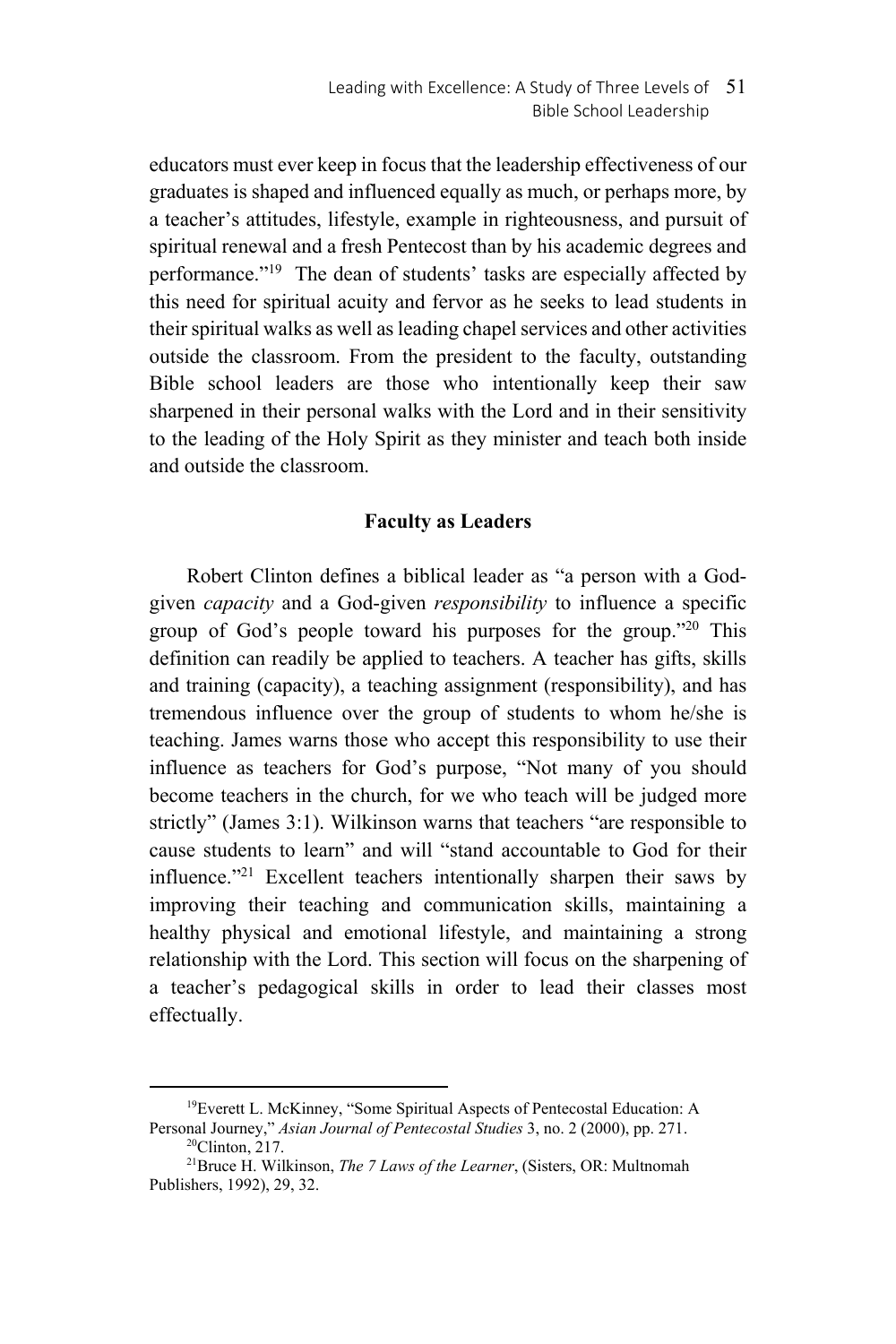#### Teaching to Change Lives

In his book *Teaching to Change Lives*, Howard Hendricks challenges teachers to sharpen their teaching skills by giving a list of seven principles for "mak[ing] your teaching come alive."<sup>22</sup> This section will explore each one of these principles and apply them to developing faculty leaders at a Bible school.

### *The Law of the Teacher*

Teachers must be lifelong learners. No teacher, no matter how gifted, can ever attain a level that they no longer need to continue to grow and learn. Bruce Wilkinson explains, "Master teachers are not born, not manufactured, but just improved! . . . Of course, there are varying degrees of innate ability, but the majority of people who achieve in their fields do so with persistent effort over a long period of time."23 Ken Bain describes excellent teachers as "learners, constantly trying to improve their own efforts to foster students' development, and never completely satisfied with what they [have] already achieved."<sup>24</sup> To encourage ongoing learning, Bible school faculty should participate in formal training once or twice per year and informal and nonformal training as often as the opportunity arises. Faculty training and development is most effective when done as a pre-service faculty-in-training program followed by continuing in-service development of all faculty serving in the school.

Bible school leaders can structure a faculty-in-training program where they assign a new teacher to an experienced mentor teacher who will give them feedback on lesson planning, classroom management, delivery methods, and assessment strategies. Kahsay expounds, "beyond the transmission of theological and doctrinal facts, the practice of Pentecostal educators includes mediating a Spirit-filled life through mentoring, coaching, discernment and helping students grow in their

<sup>22</sup>Howard Hendricks, *Teaching to Change Lives: Seven Proven Ways to Make Your Teaching Come Alive,* (Colorado Springs, CO: Multnomah Books, 1987), 14. 23Wilkinson, 41.

<sup>24</sup>Ken Bain, *What the Best College Teachers Do*, (Cambridge, MA: Harvard University Press, 2004), 20.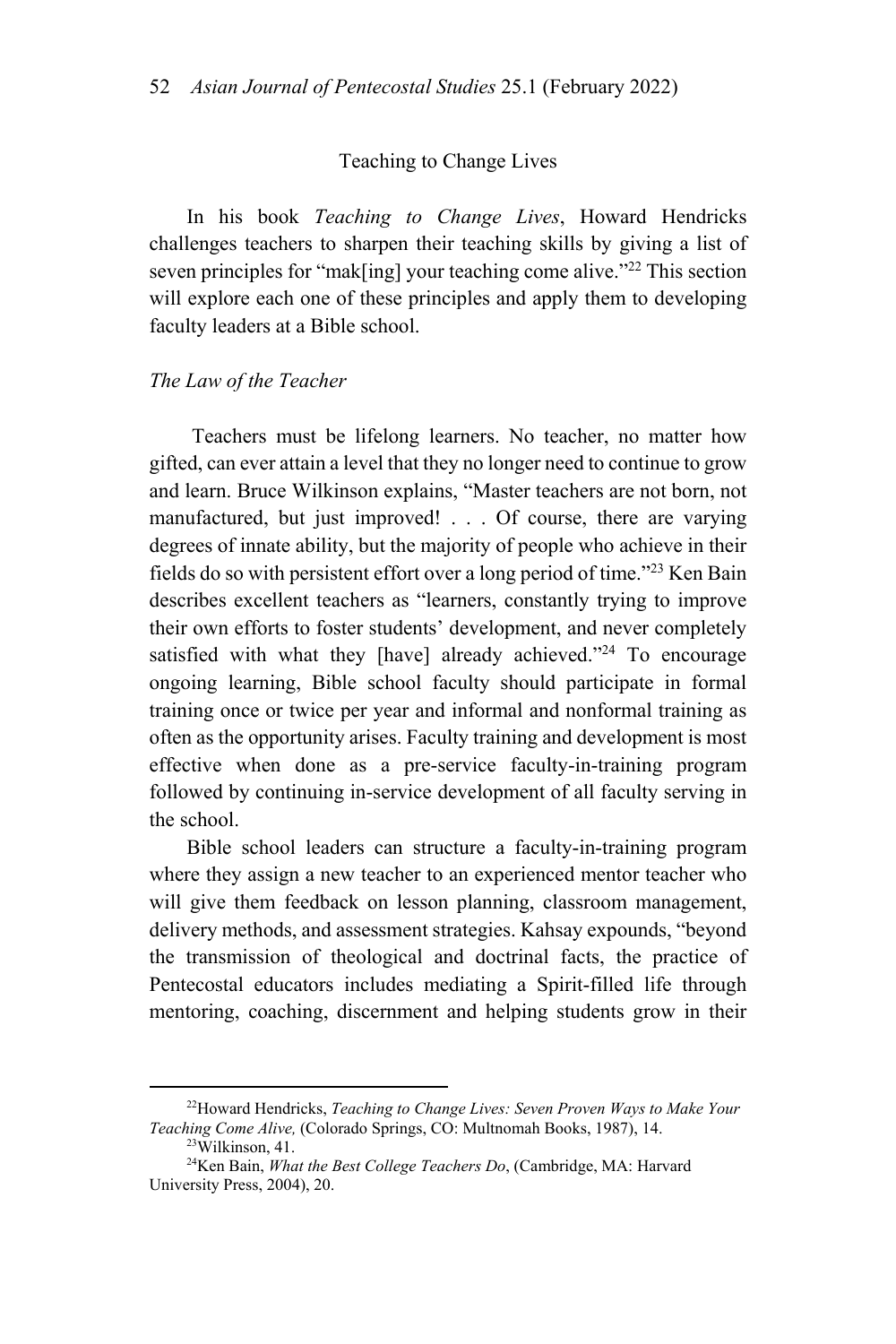understanding of their calling and ministry."<sup>25</sup> The guidance of an experienced teacher can greatly enhance the preparation to tackle this sizeable task by escorting a new teacher through the challenging waters of teaching for the first time.

The second step in the training process is the ongoing, intentional development of faculty at a Bible school. If we are to teach well, we must arm ourselves with the necessary skills and tools necessary to best equip our students to fulfill their God-given calling. Covey points out a necessary element for acceptance of this training requirement, "Admission of ignorance is often the first step in our education."<sup>26</sup> Selfawareness, acknowledging the fact that one does not know all there is to know and accepting the benefits of ongoing training are keys to the success of any faculty development program.

## *The Law of Education*

Hendrick's Law of Education states, "the way people learn determines how you teach."<sup>27</sup> He explains that the "ultimate test of teaching is not what you do or how well you do it, but what and how well the learner does."28 Wilkinson states it like this, "True biblical teaching doesn't take place unless the students have learned. If they haven't learned, I haven't taught."<sup>29</sup> Bain's research discovered some common goals shared by excellent teachers: (1) They stimulated student interest in the subject. (2) Helped students learn content and know how to apply it to their lives and ministry context and (3) Produced important educational results (skills, can pass qualifying exams, etc.).<sup>30</sup> In summary, Ken Bain's definition of excellent teaching is "helping students learn in ways that make a sustained, substantial, and positive influence on how those students think, act, and feel. $"31$ 

<sup>25</sup>Kahsay, 101.

<sup>&</sup>lt;sup>26</sup>Covey, Kindle Loc. 526.

<sup>27</sup>Hendricks, 39.

<sup>28</sup>Ibid., 40.

<sup>29</sup>Wilkinson, 26. 30Bain, 5-13.

 $31$ Ibid., 5.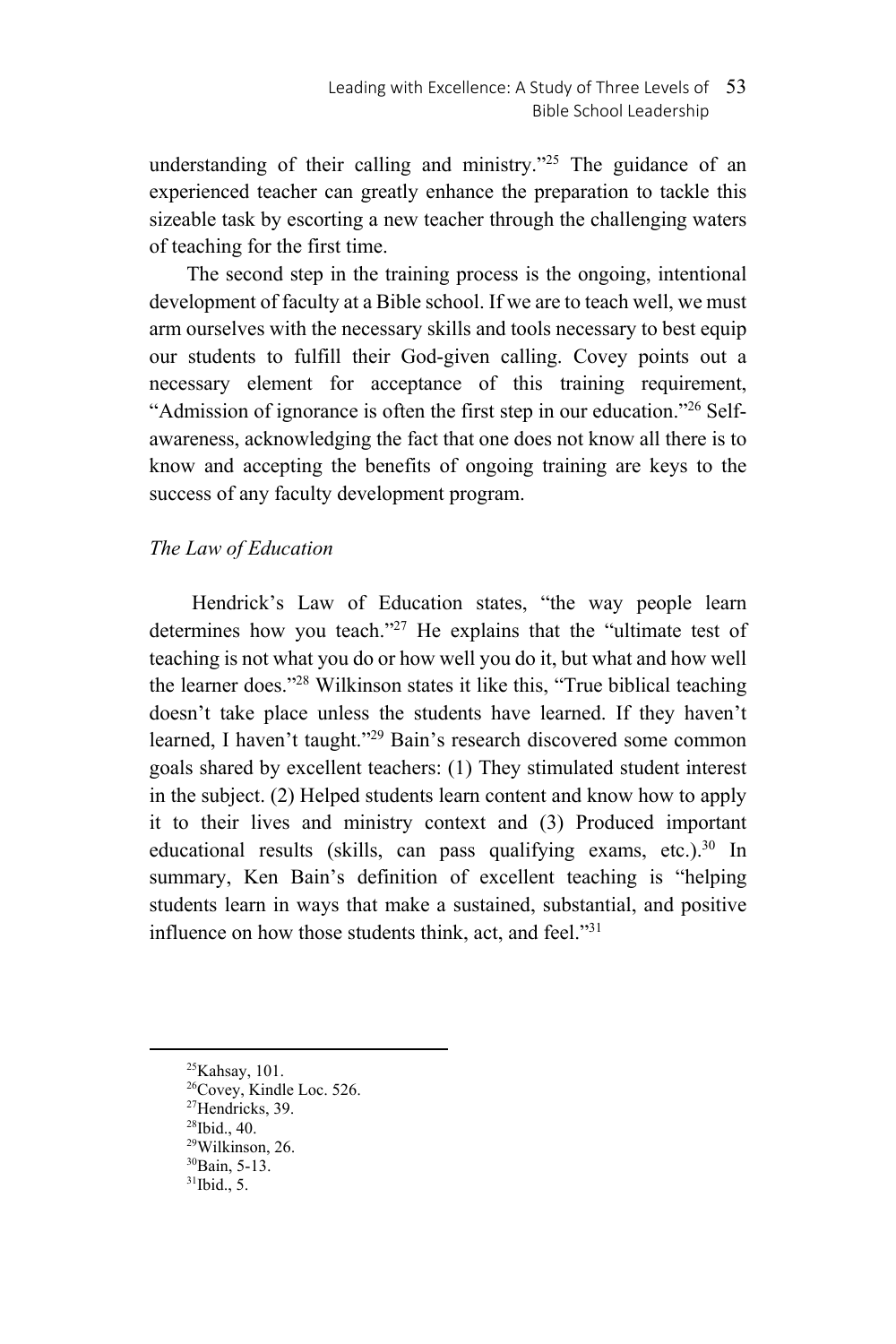## *The Law of Activity*

Hendricks' Law of Activity tells us, "Maximum learning is always the result of maximum involvement."32 Engaging in activities with reallife application that require the student to actively engage rather than passively receive information are what generate change in our students. This does not mean that there is no room in our classrooms for lecture or other passive learning styles. However, teachers should be careful not to fall into the habit of only using one "proven" method simply because it is the most familiar or convenient. Instead, excellent teachers will employ a variety of teaching methodologies both passive and active in each teaching session to create the most fertile atmosphere for genuine learning to ensue. Teachers must have courage to step outside their comfort zone from time to time in order to find methods that will most effectively cause learning and generate change in their students. A lifetime of learning and experimenting with these methods will only begin to scratch the surface of the possibilities to be discovered in this regard.

#### *The Law of Communication*

Hendricks declares, "Communication is the reason for our existence as teachers" and sadly is also "our number one teaching problem."33 In the previous section, it was pointed out that there may not be one "right" way to teach that is effective in every situation with every teacher and every student. On the other hand, I am convinced that the one "wrong" way to teach is to bore students until they dread coming to class or drop your class, despising the subject you attempted to teach. Bain writes, "My decision to teach the class includes the commitment to offer sessions worth attending."<sup>34</sup> Just like using the right bait when fishing, it is the teacher's responsibility to put an attractive worm on the hook to attract students to the content they are to learn. Communicating in an engaging, active manner with feeling is an excellent bait that will attract

<sup>&</sup>lt;sup>32</sup>Hendricks, 56.

<sup>33</sup>Ibid., 69.

<sup>34</sup>Bain, 113.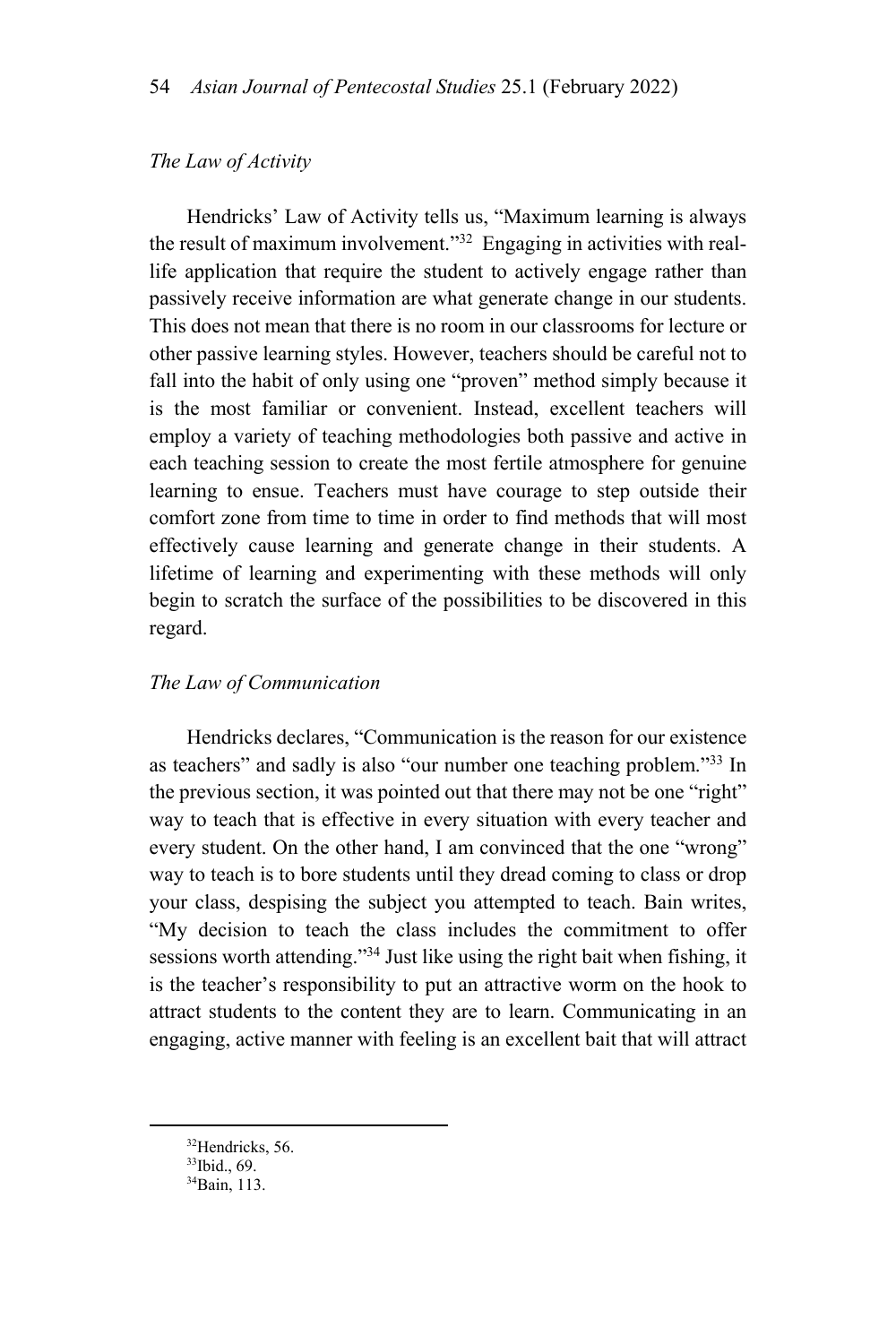most learners. When students are engaged with the teaching method and content, learning is far more likely to occur.

## *The Law of the Heart*

Hendricks states, "Learning means a change in your thinking, a change in your feeling, a change in your behavior."35 Equipping men and women for ministerial service involves holistic training that touches their head (cognitive), heart (affective), and hands (behavioral). Each lesson taught in the Bible school should include at least some elements that develop all three of these domains.

## *The Law of Encouragement*

This law states, "Teaching tends to be most effective when the learner is *properly* motivated."<sup>36</sup> Excellent teachers find ways to spark a fire of curiosity and excitement in their students. This fire will far outlast the forty hours or so spent together over one semester. Instead, it will continue to burn on for a lifetime. Students will not quickly forget the influence of a good teacher on their lives.

A number of ingredients are needed to properly produce motivation in our students. One of these vital ingredients is respect. Jane Vella states, "The basic assumption is that all learners come with both experience and personal perceptions of the world based on [life] experience and all deserve *respect* as subjects of a learning dialogue."<sup>37</sup> When faculty take into consideration their students' knowledge and prior experience and build upon it, learning becomes a more meaningful and beneficial endeavor.

Another ingredient that affects the motivation of the students to learn is the expectations of the teacher. Finding the optimum level of expectation for any class requires a teacher to be sensitive to the needs and ability of each student and to be willing to create the necessary helps and scaffolding to enable them to achieve that level. A master teacher

<sup>&</sup>lt;sup>35</sup>Hendricks, 88.

<sup>36</sup>Ibid., 100.

<sup>37</sup>Jane Vella, *Learning to Listen Learning to Teach: The Power of Dialogue in Educating Adults*, revised edition, (San Francisco: Jossey-Bass, 2002), 27.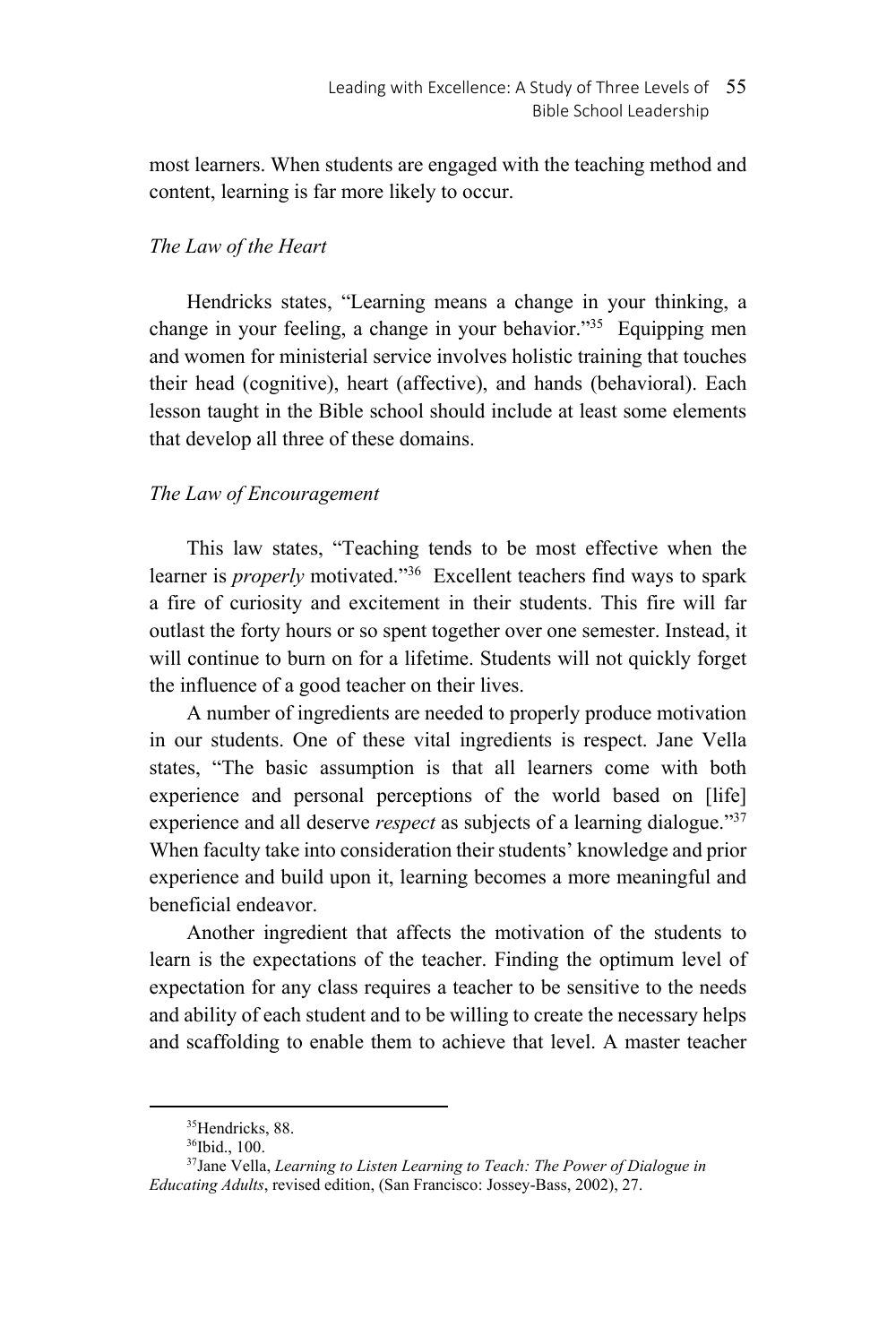must know how to properly motivate their students to attain maximum learning thus increasing their students' likelihood of success.

## *The Law of Readiness*

This law says, "The teaching-learning process will be most effective when both student and teacher are adequately prepared."38 The teacher's half of this equation commences with the creation of the syllabus. The course objectives should determine the course's outline and assignments. Designing meaningful tasks that have a clear objective and purpose are far more interesting and engaging for students, which in turn affects their motivation to complete them. Additionally, choosing a variety of classroom teaching methodologies and activities will more likely engage the students in the learning process. Hendricks states that having "lower predictability" in your use of various teaching methodologies will result in "higher impact" for learning.<sup>39</sup>

## **Students as Leaders**

One of the main objectives of Bible school ministry is equipping men and women to build up the Body of Christ. When administration and faculty successfully do their jobs of equipping the next generation, it will culminate in students becoming great leaders. Bible schools are secure places for students to launch the use of their newly-acquired ministry skills. In chapel services, students can lead worship, give testimonies and preach from time to time. Students can also lead clubs or ministry groups or serve on the student council which acts as a liaison between the student body and the administration and helps to plan and lead special events on campus such as communion, prayer and fasting, as well as Spiritual and Missions Emphasis Weeks. Informally, upper classmen often serve as mentors to the new students, encouraging them and helping them navigate the daily routine of studying at the school. These opportunities allow students to develop their ministry skills in a safe environment with others who are in similar phases of ministry growth.

<sup>38</sup>Hendricks, 115.

<sup>39</sup>Ibid., 119.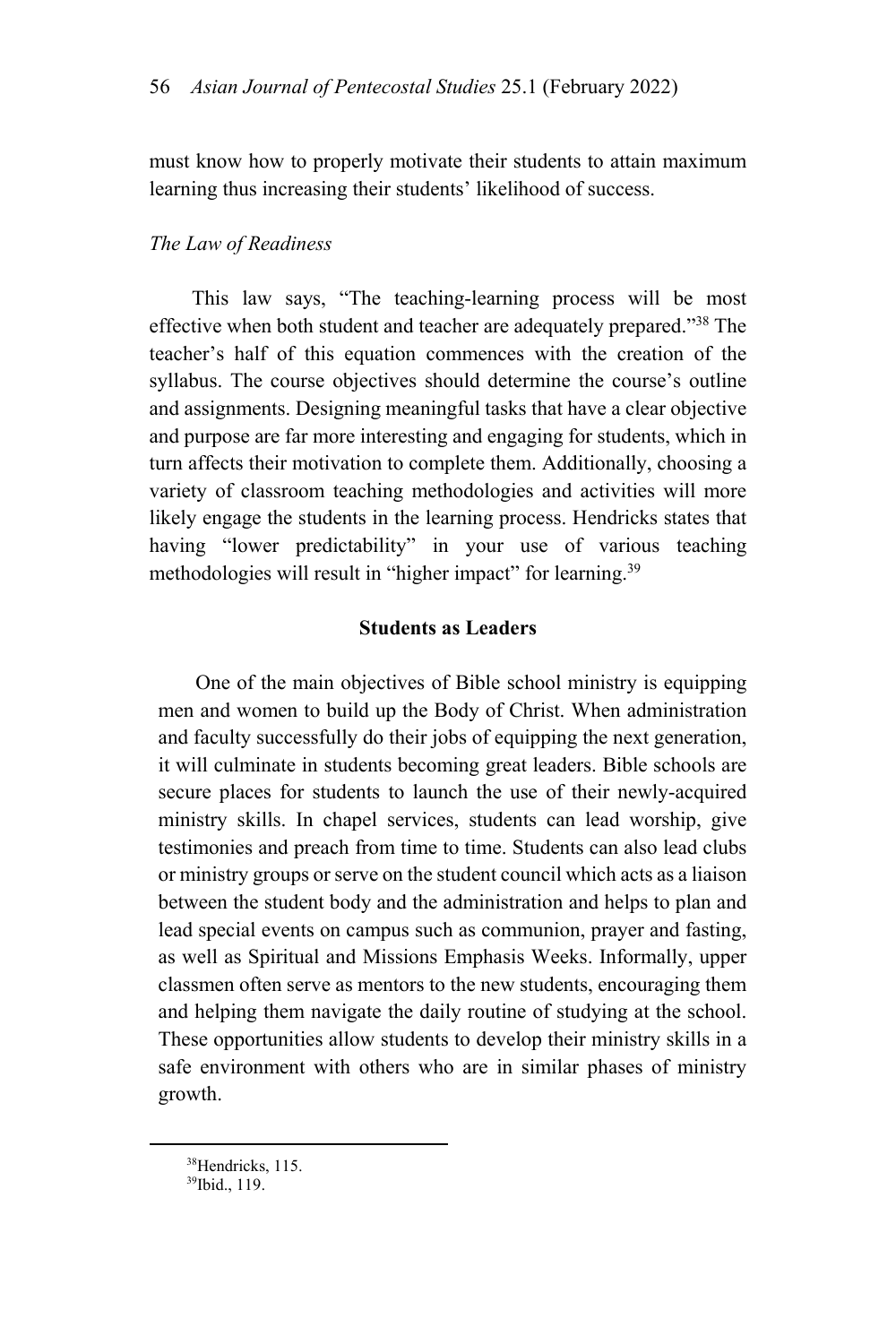Many Bible school programs also require students to be involved in ministry at their local churches on weekends. At CBI, one of the requirements for acceptance into the school was to already be involved in local church ministry. We held classes from Monday afternoons through Friday mornings so that students could travel back home on weekends to continue to serve in their home churches. Our students were involved in worship, youth, and children's ministries and some were even the lead pastors of their churches, preaching and doing pastoral care. Their weekend ministry aided students in developing their leadership skills in real-life contexts while the Bible School provided opportunities to discuss their experiences or to troubleshoot problems in classes or small groups.

Another area that students' leadership skills are honed is through practicums or field education programs. CBI requires students to attend one-week practicums where they work alongside one of our recent graduates doing evangelism outreaches, children's programs, and even lice treatment programs according to the needs of the local community. During these practicum experiences, students are asked to step up and minister in contexts that are brand new to them. This often results in students' skills and faith being stretched so that they are forced to call on God to help them. This experience teaches students that God will always be with them and will send his Holy Spirit to enable them to do whatever he calls them to do. All of these ministry-building activities are part of the curriculum of the school that develops students for the ministry roles they are currently filling or will be filling in the future at their local churches.

## **Conclusion**

This paper has explored principles and suggestions for leading with excellence on three levels of leadership in Bible schools: administrators, faculty, and students. All three levels have the *responsibility* of increasing their *capacity* by preparing themselves both professionally and personally to become the kind of leader that is above reproach, that inspires others to greatness, and that uses their great *influence* for God's purpose. In other words, to be a person who leads with all your heart, mind, and strength to fulfill the Bible school's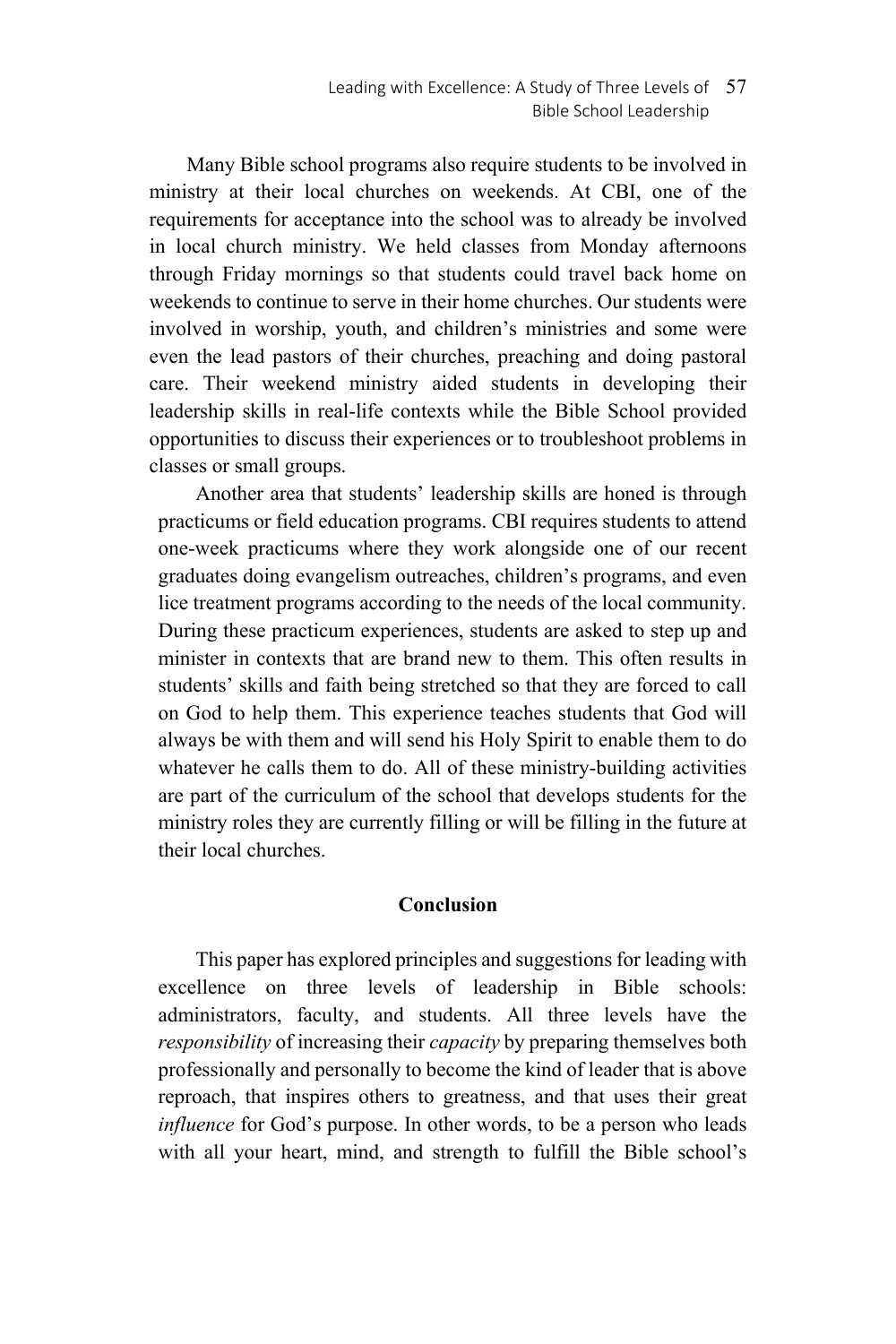mandate to "equip God's people to do his work and build up the church, the body of Christ" (Eph. 4:12).